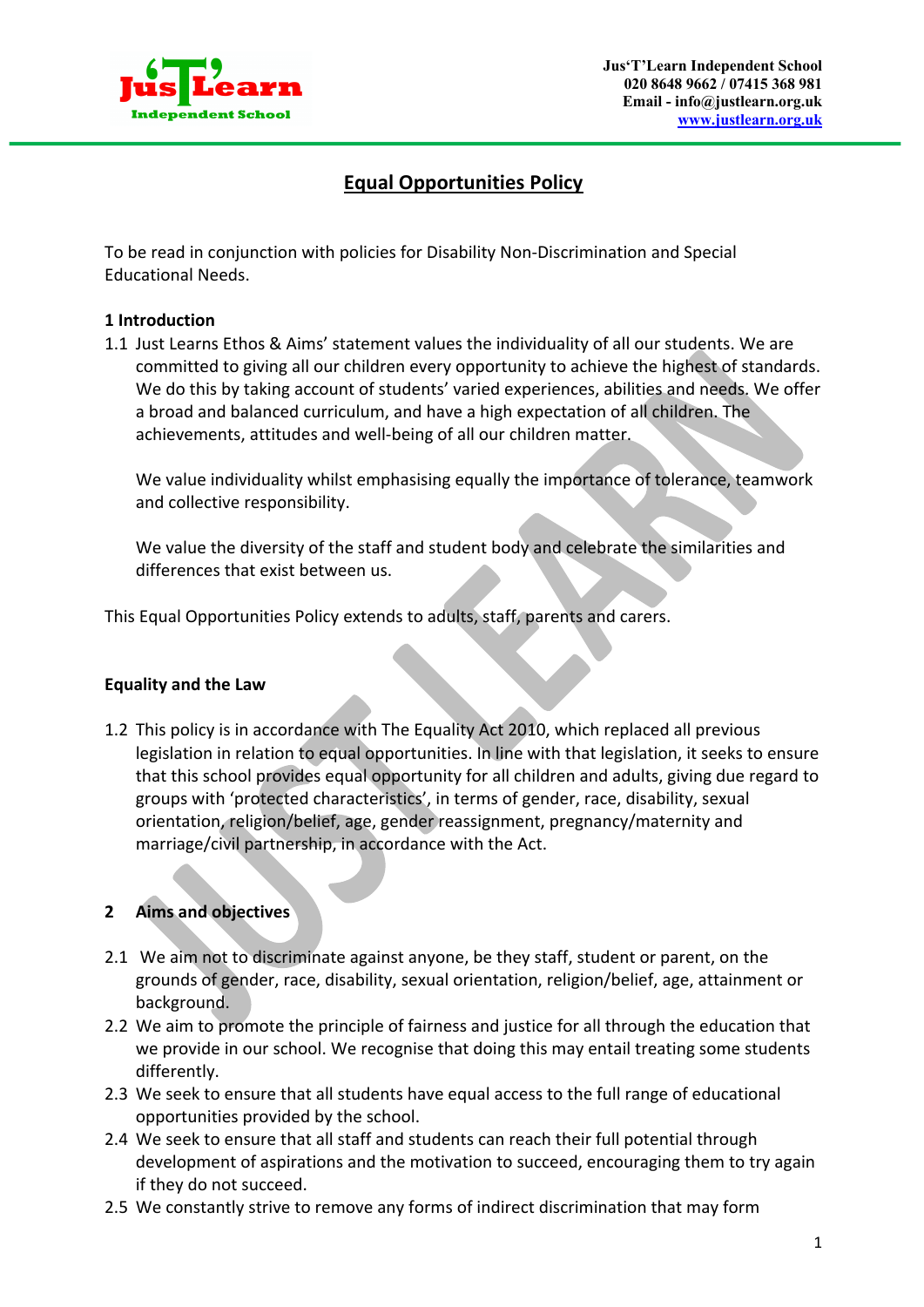

barriers to learning for some groups of students.

- 2.6 We aim to ensure that recruitment, employment, promotion and training processes are fair to all, and provide opportunities for everyone.
- 2.7 We aim to challenge personal prejudice and stereotypical views whenever they occur.
- 2.8 We value each student's worth, celebrating the individuality and cultural diversity of our school community, and showing respect for all minority groups.
- 2.9 We aim to prepare students for a life in a diverse society; secure in the knowledge of their own worth and be able to take their place in an ever-changing world.
- 2.10 We are aware that prejudice and stereotyping are often caused by poor self-image and by ignorance. Through positive educational experiences, and support for each individual's legitimate point of view, we aim to promote positive social attitudes and respect for all.

# **3 Racial Equality**

3.1 At Just Learn we will:

• Strive to eliminate all forms of racism and racial discrimination.

# **School Vision**

At Just Learn Independent School we realise our vision to "Building the Pathway to your Future".

- To ensure that all our students are able to take full and equal place in society, who take opportunities and assume responsibility in a changing global society
- To deliver to all our students a broad and balanced curriculum
- To provide a stimulating, secure and purposeful environment in which each student is motivated to strive for excellence
- To work together in an effective partnership with parents/carers and the wider community

The school has at its core, the spiritual, moral, social and cultural development of our students both through and beyond the curriculum. Staff make students aware of the importance of the British values of democracy, the rule of law, individual liberty and the mutual respect and tolerance of those with a different faith and/or beliefs to ensure that they are well prepared for life in Modern Britain.

Just Learn Independent School is firmly committed to promoting, celebrating and valuing the diversity of all our staff and students. We aim to create an open and welcoming environment.

We take seriously our commitment to equality of opportunity and seek to proactively challenge and address discrimination, inequality and stereotyping in all areas, including those associated with disability. We aim to develop a culture of inclusion and diversity in which all those connected to our school feel proud of their identity and can participate fully in school life.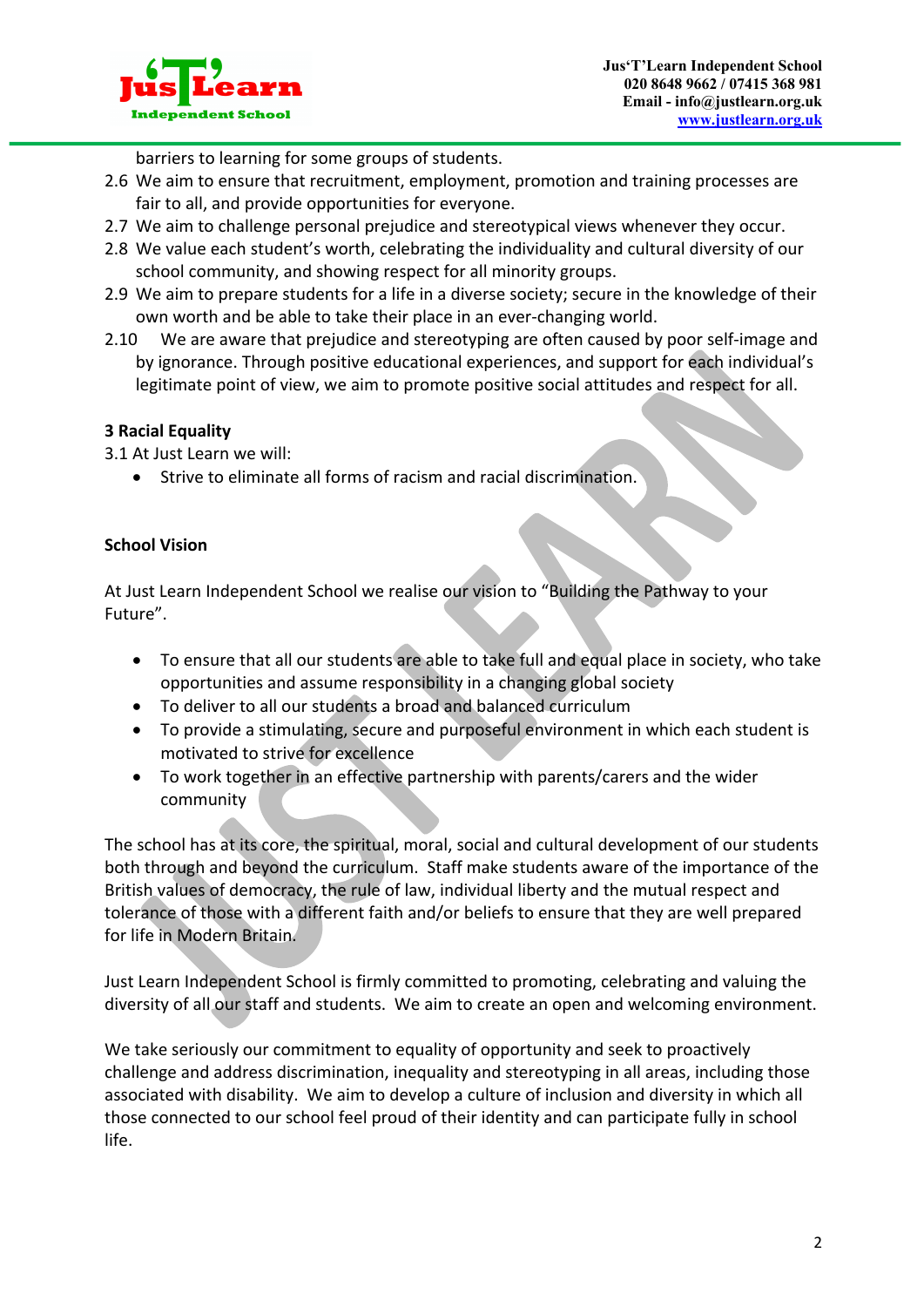

In addition, we will:

#### **General:**

- Ensure that we comply with all relevant legislation
- Communicate our commitment to equality and diversity to all members of the school
- Provide opportunities for students and staff, through student voice, staff discussion to participate in the development of equality, diversity and curriculum provision
- Inform all staff, students and board of trustees of their responsibility in promoting and maintaining equality
- Monitor progress and achievement across all students

#### **Curriculum**

- The curriculum will display a discriminatory free approach to teaching and learning throughout the school
- Subject areas will present opportunities for promoting cultural diversity and global learning and respond to developments in the equality's agenda

#### **Environment**

- All reasonable measures will be taken not to discriminate against staff or students with protected characteristics
- Staff will be informed at the beginning and throughout the year, when students join the school, of the individual needs of all students
- We will ensure through the Accessibility Plan that the school is a welcoming and accessible environment to all

### **Extra Curricula Activities**

The school will endeavour to provide a range of activities to encourage interests and talents of all students.

### **Employment**

- The school will comply with the law regarding equal opportunities and employment
- New staff will b made aware of the policy and will be to contribute to its development welcome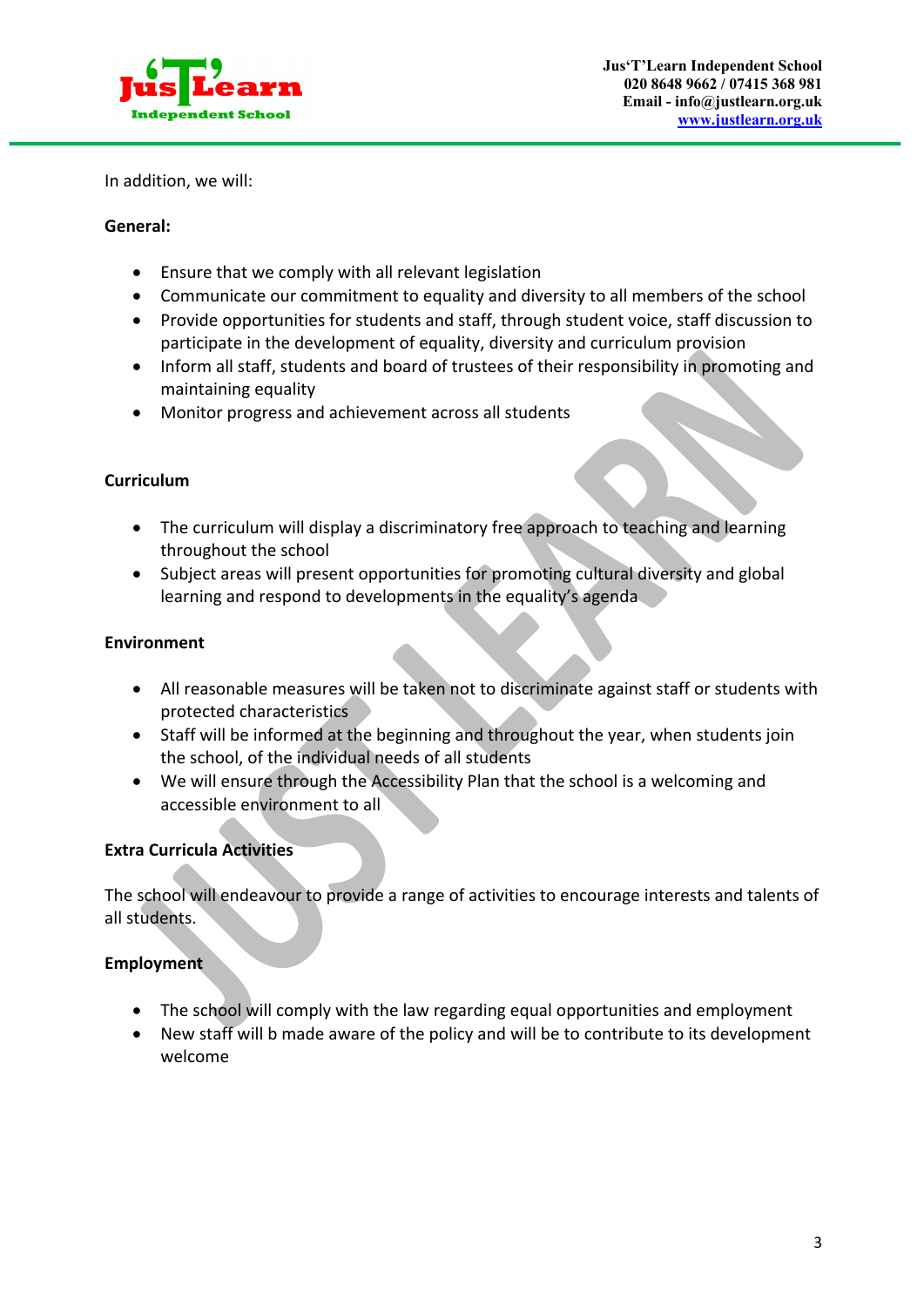

#### **Consultation and Review**

It is essential that this policy is reviewed on a regular basis. Input to the policy development will include:

- Student voice; student questionnaires
- Parent/Carer questionnaires
- Staff discussion
- Board of trustees

This policy has been agreed by the Board of Trustees and will be reviewed every 3 years or as appropriate.

We will publish this policy and our equal opportunities objectives on the school website. We will raise awareness of the importance of equal opportunities through the school's newsletter, assemblies, staff discussions and other communications as appropriate.

**Autumn Term 2021**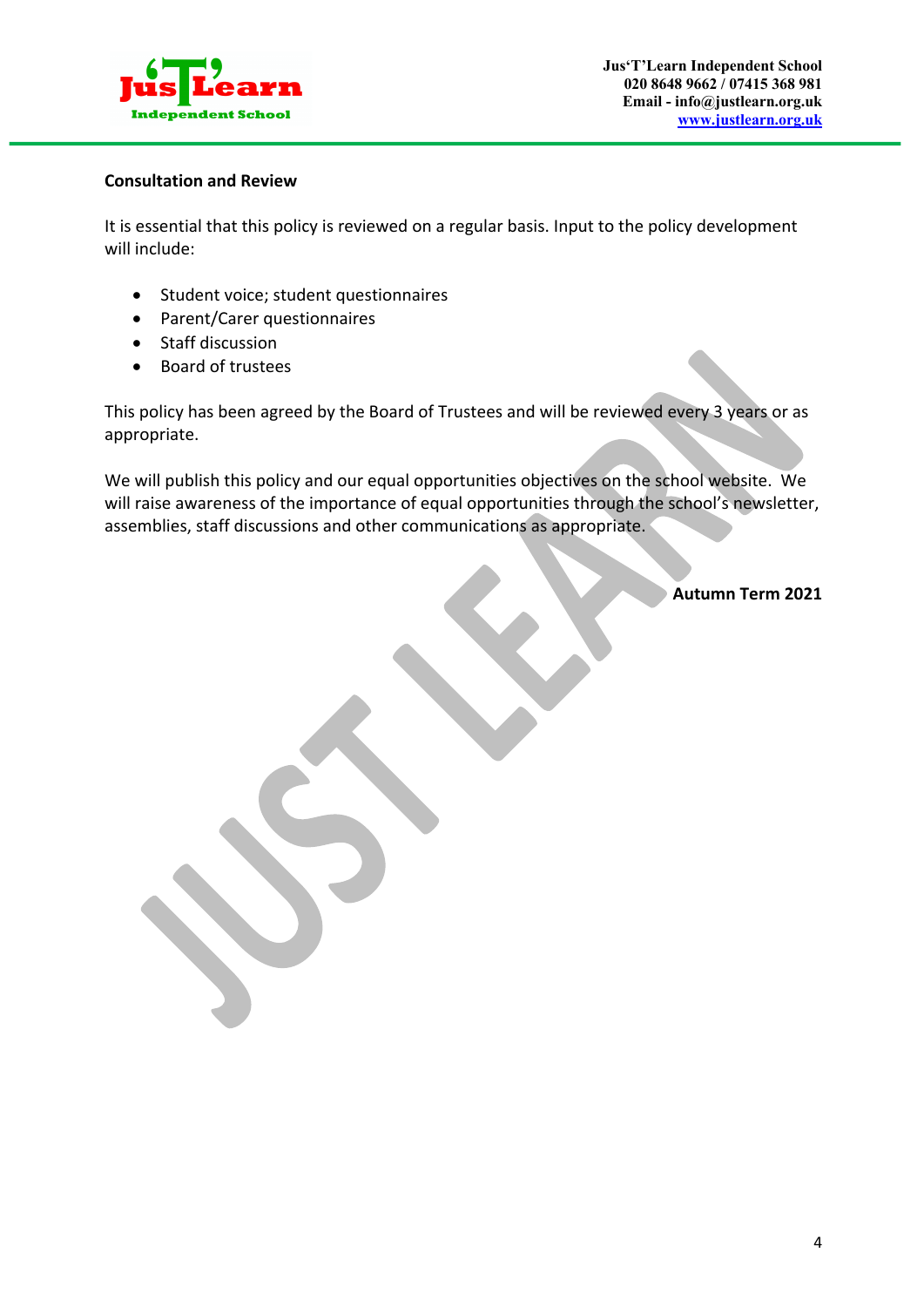

### **Framework and Legislation**

This policy is supported by the key principles of the Children's Act, 1989 that the child's welfare is paramount. Another key document that focuses adult thinking towards the views of the child is Working Together, 2015, highlighting that every assessment of a child, '*must be informed by the views of the child'* and within that '*It is important to understand the resilience of the individual child when planning appropriate services*. This is clearly echoed by Keeping Children Safe in Education, 2021 through ensuring procedures are in place in schools and settings to hear the voice of the child.

#### **Introduction to abuse and harmful behaviour**

Abusive behaviour can happen to pupils in schools and settings and it is necessary to consider what abuse is and looks like, how it can be managed and what appropriate support and intervention can be put in place to meet the needs of the individual and what preventative strategies may be put in place to reduce further risk of harm.

Abuse is abuse and should never be tolerated or passed off as 'banter' or 'part of growing up'. Equally, abuse issues can sometimes be gender specific e.g., girls being sexually touched/assaulted and boys being subject to initiation/hazing type violence (KCSIE, 2021). It is important to consider the forms abuse may take and the subsequent actions required.

#### **Types of abuse**

There are many forms of abuse that may occur between peers and this list is not exhaustive. Each form of abuse or prejudiced behaviour is described in detail followed by advice and support on actions to be taken.

### **Physical abuse e.g. (biting, hitting, kicking, hair pulling etc.)**

Physical abuse may include, hitting, kicking, nipping, shaking, biting, hair pulling, or otherwise causing physical harm to another person. There may be many reasons why a child harms another and it is important to understand why a young person has engaged in such behaviour, including accidently before considering the action or punishment to be undertaken.

### **Sexually harmful behaviour/sexual abuse e.g. (inappropriate sexual language, touching, sexual assault etc.)**

Sexually harmful behaviour from young people is not always contrived or with the intent to harm others. There may be many reasons why a young person engages in sexually harmful behaviour and it may be just as distressing to the young person who instigates it as well as the young person it is intended towards. Sexually harmful behaviour may range from inappropriate sexual language, inappropriate role play, to sexually touching another or sexual assault/abuse.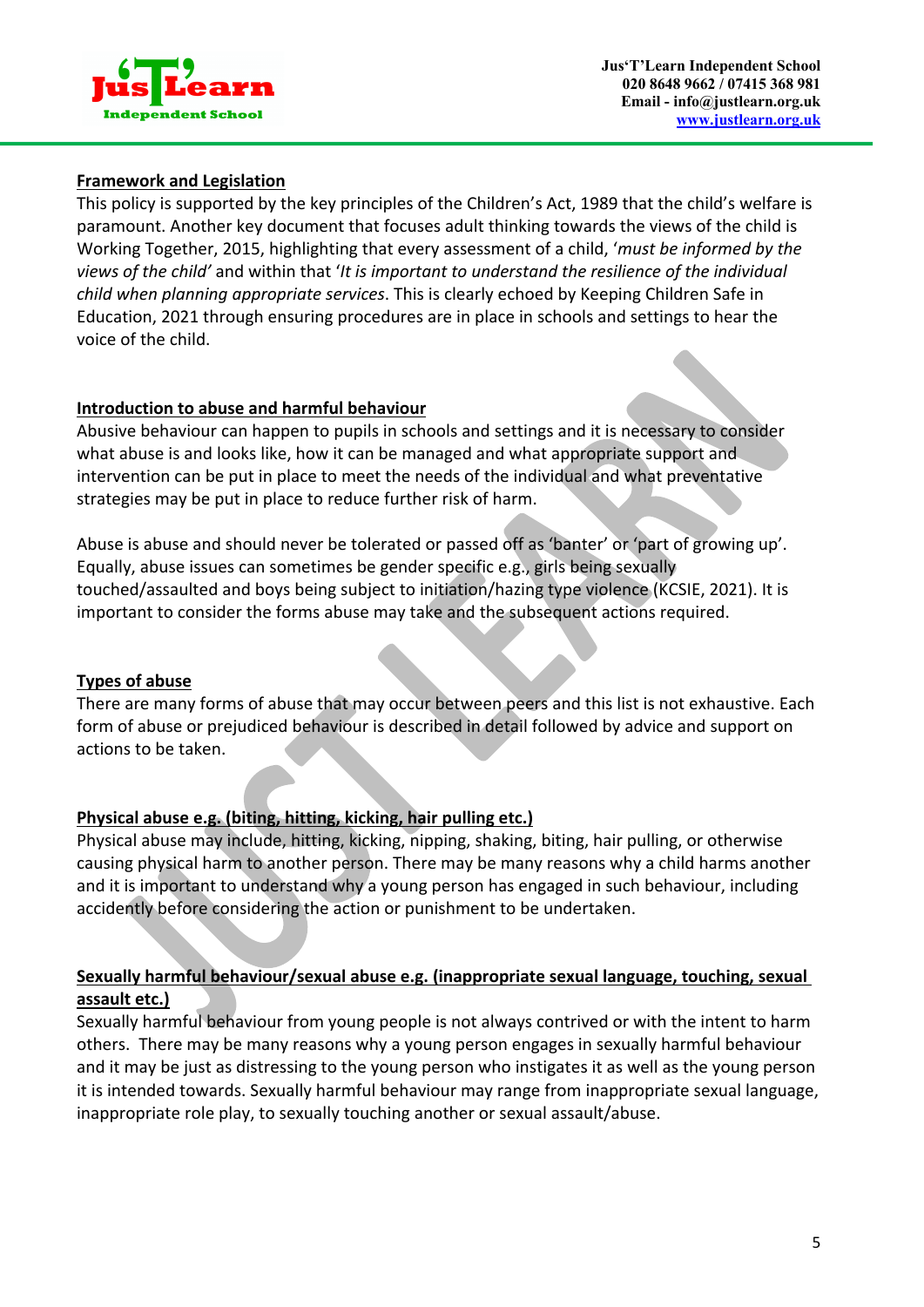

### **Bullying (physical, name calling, homophobic etc.)**

Bullying is unwanted, aggressive behaviour among school aged children that involves a real or perceived power imbalance. The behaviour is repeated, or has the potential to be repeated, over time. Both young people who are bullied and who bully others may have serious, lasting problems.

In order to be considered bullying, the behaviour must be aggressive and include:

An Imbalance of Power: Young people who bully use their power—such as physical strength, access to embarrassing information, or popularity—to control or harm others. Power imbalances can change over time and in different situations, even if they involve the same people. Repetition: Bullying behaviours happen more than once or have the potential to happen more than once.

Bullying includes actions such as making threats, spreading rumours, attacking someone physically or verbally or for a particular reason e.g., size, hair colour, gender, sexual orientation, and excluding someone from a group on purpose.

#### **Cyber bullying**

Cyberbullying is the use of phones, instant messaging, e-mail, chat rooms or social networking sites such as Facebook and Twitter to harass threaten or intimidate someone for the same reasons as stated above.

It is important to state that cyber bullying can very easily fall into criminal behaviour under the Malicious Communications Act 1988 under section 1 which states that electronic communications which are indecent or grossly offensive, convey a threat or false information or demonstrate that there is an intention to cause distress or anxiety to the victim would be deemed to be criminal. This is also supported by the Communications Act 2003, Section 127 which states that electronic communications which are grossly offensive or indecent, obscene or menacing, or false, used again for the purpose of causing annoyance, inconvenience or needless anxiety to another could also be deemed to be criminal behaviour.

If the behaviour involves the use of taking or distributing indecent images of young people under the age of 18 then this is also a criminal offence under the Sexual Offences Act 2003.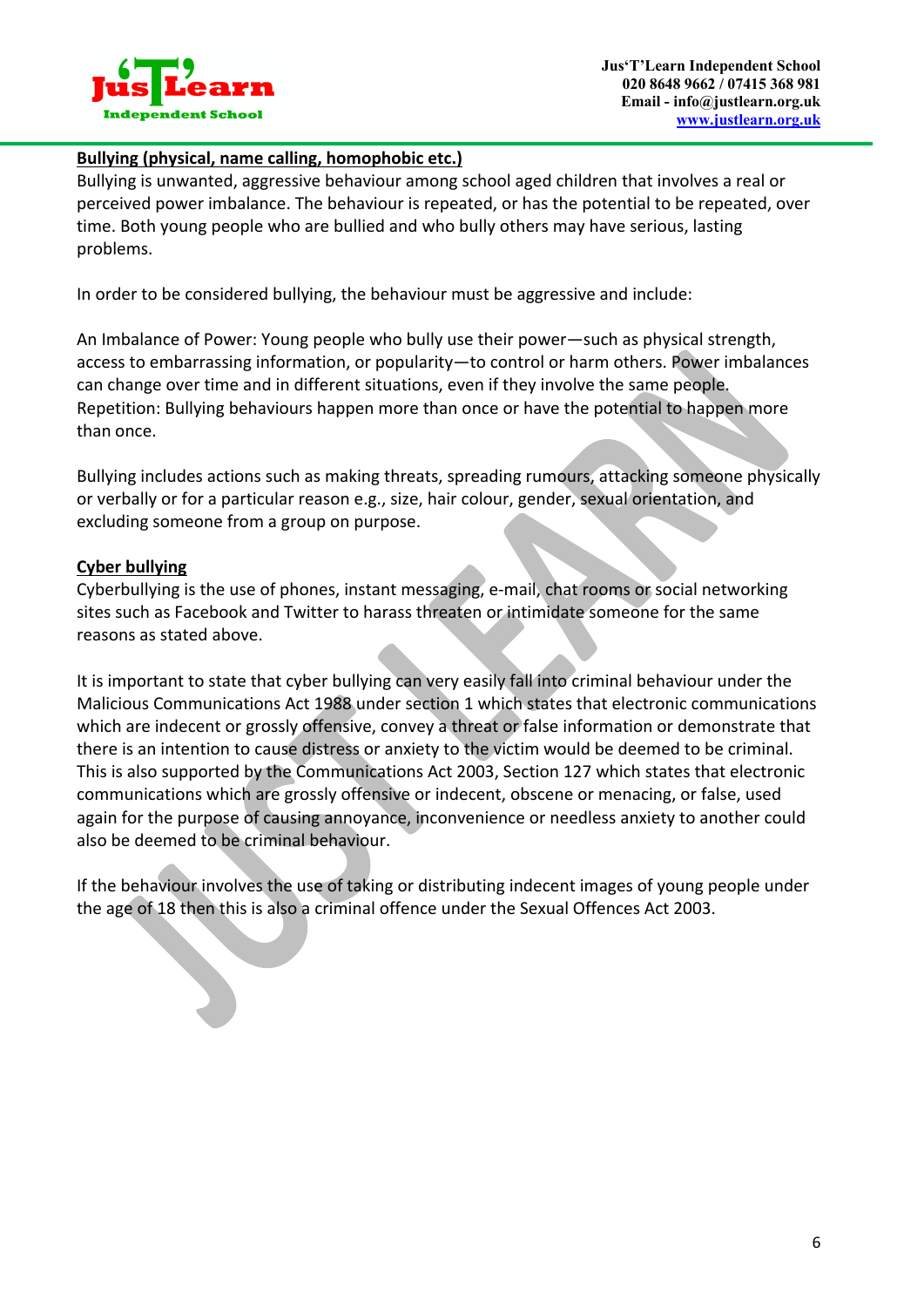

Outside of the immediate support young people may require in these instances, the school will have no choice but to involve the police to investigate these situations.

#### **Sexting**

Sexting is when someone sends or receives a sexually explicit text, image or video. This includes sending 'nude pics', 'rude pics' or 'nude selfies'. Pressuring someone into sending a nude picture can happen in any relationship and to anyone, whatever their age, gender or sexual preference.

However, once the image is taken and sent, the sender has lost control of the image and these images could end up anywhere. By having in their possession, or distributing, indecent images of a person under 18 on to someone else, young people are not even aware that they could be breaking the law as stated as these are offences under the Sexual Offences Act 2003.

### **Initiation/Hazing**

Hazing is a form of initiation ceremony which is used to induct newcomers into an organisation such as a private school, sports team etc. There are a number of different forms, from relatively mild rituals to severe and sometimes violent ceremonies.

The idea behind this practice is that it welcomes newcomers by subjecting them to a series of trials which promote a bond between them. After the hazing is over, the newcomers also have something in common with older members of the organisation, because they all experienced it as part of a rite of passage. Many rituals involve humiliation, embarrassment, abuse, and harassment.

### **Prejudiced Behaviour**

The term prejudice-related bullying refers to a range of hurtful behaviour, physical or emotional or both, which causes someone to feel powerless, worthless, excluded or marginalised, and which is connected with prejudices around belonging, identity and equality in wider society – in particular, prejudices to do with disabilities and special educational needs, ethnic, cultural and religious backgrounds, gender, home life, (for example in relation to issues of care, parental occupation, poverty and social class) and sexual identity (homosexual, bisexual, transsexual).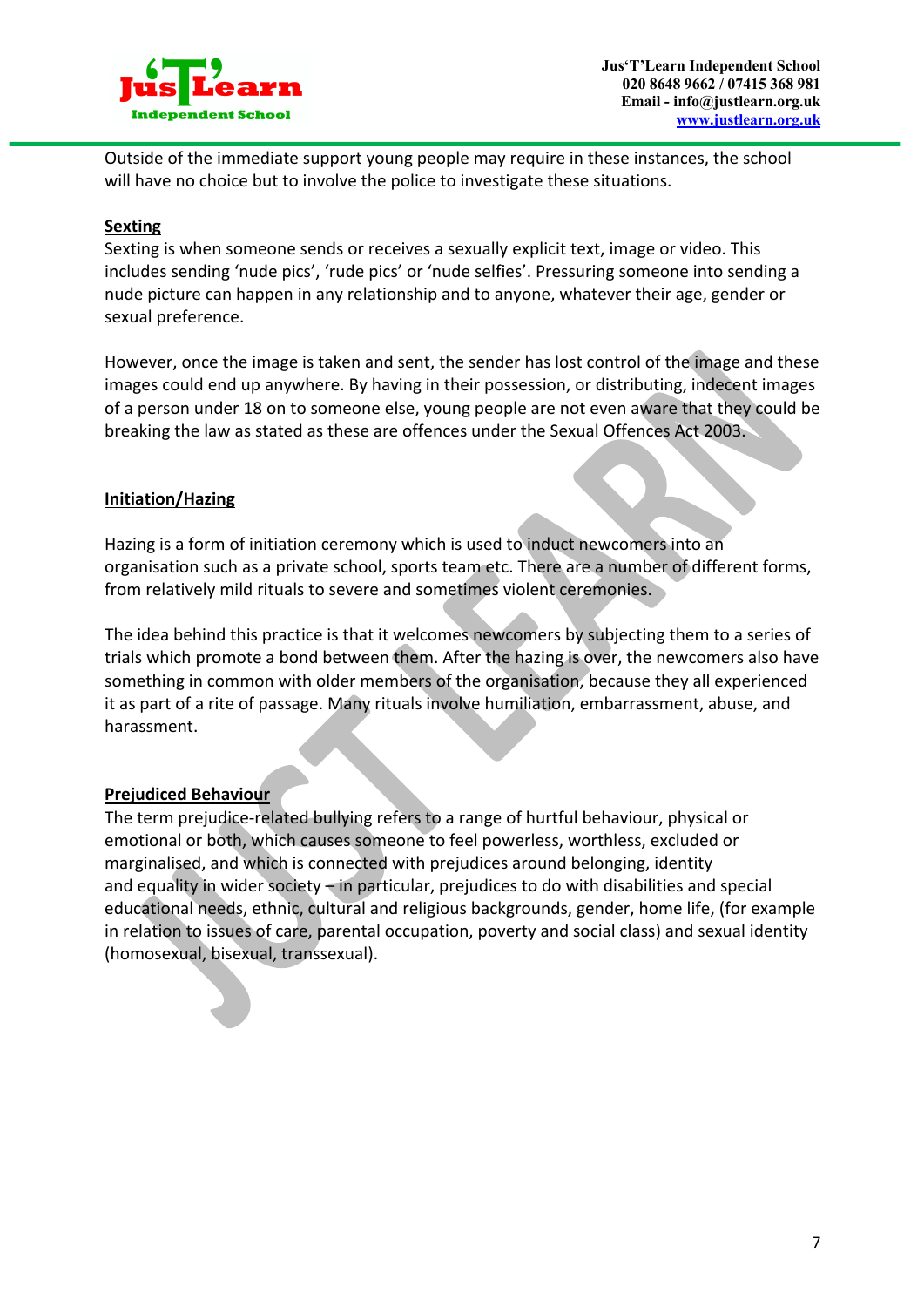

### **Teenage relationship abuse**

Teenage relationship abuse is defined as a pattern of actual or threatened acts of physical, sexual, and/or emotional abuse, perpetrated by an adolescent (between the ages of 13 and 18) against a current or former partner. Abuse may include insults, coercion, social sabotage, sexual harassment, threats and/or acts of physical or sexual abuse. The abusive teen uses this pattern of violent and coercive behaviour, in a heterosexual or same gender relationship, in order to gain power and maintain control over the partner.

#### **Expected action taken from all staff**

Although the type of abuse may have a varying effect on the victim and initiator of the harm, these simple steps can help clarify the situation and establish the facts before deciding the consequences for those involved in perpetrating harm.

It is important to deal with a situation of peer abuse immediately and sensitively. It is necessary to gather the information as soon as possible to get the true facts around what has occurred as soon after the child(ren) may have forgotten. It is equally important to deal with it sensitively and think about the language used and the impact of that language on both the children and the parents when they become involved. For example; do not use the word perpetrator, this can quickly create a 'blame' culture and leave a child labelled.

In all cases of peer-on-peer abuse it is necessary that all staff are trained in dealing with such incidents, talking to young people and instigating immediate support in a calm and consistent manner. Staff should not be prejudiced, judgmental, dismissive or irresponsible in dealing with such sensitive matters.

### **Gather the Facts**

Speak to all the young people involved separately, gain a statement of facts from them and use **consistent language** and **open questions** for each account. The easiest way to do this is not to have a line of questioning but to ask the young people to tell you what happened. Only interrupt the young person from this to gain clarity with open questions, 'where, when, why, who'. (What happened? Who observed the incident? What was seen? What was heard? Did anyone intervene?)

### **Consider the Intent (begin to Risk Assess)**

Has this been a deliberate or contrived situation for a young person to be able to harm another?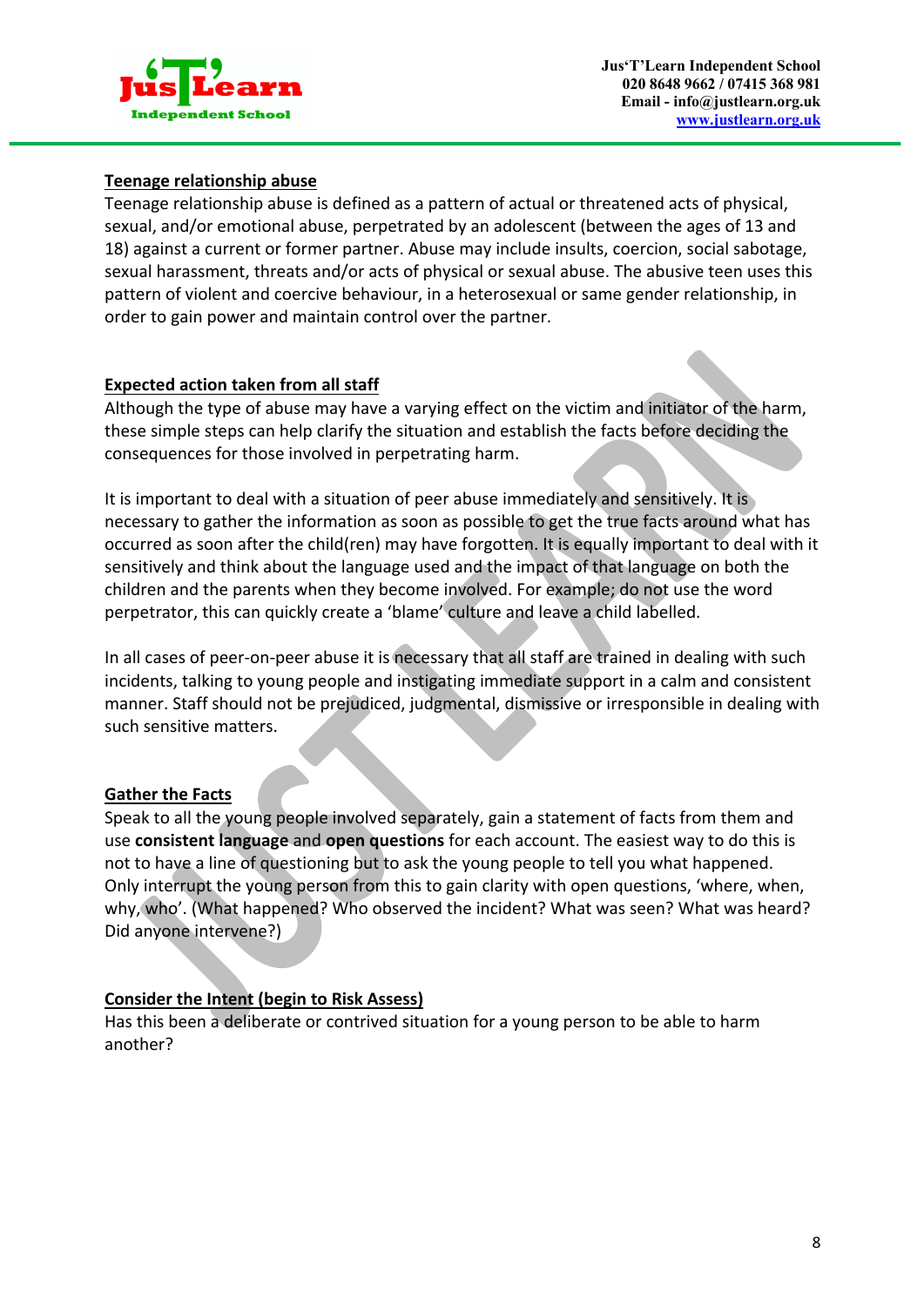

### **Decide on your next course of action**

If from the information that you gather you believe any young person to be at risk of significant harm you must make a safeguarding referral to social care immediately (where a crime has been committed the police should be involved also). If this is the case, once social care has been contacted and made a decision on what will happen next then you will be informed on your next steps.

If social care and the police intend to pursue this further, they may ask to interview the young people in school or they may ask for parents to come to school to be spoken to also. It is important to be prepared for every situation and the potential time it may take. It may also be that social care feel that it does not meet their criteria in which case you may challenge that decision, with that individual or their line manager. If on discussion however, you agree with the decision, you may then be left to inform parents.

#### **Informing parents**

If, once appropriate advice has been sought from police/social care you have agreement to inform parents or have been allocated that role from the other services involved then you need to inform the parents as soon as possible. If services are not going to be involved then equally, this information may need to be shared with parents. If a young person is deemed to be 'Gillick Competent' following the 'Fraser' guidelines and does not wish you to share the information with parents, then the school must consider this especially for example if the young person is pregnant and this is why they are being bullied (unless this has occurred through significant harm in which case a criminal/social care case is likely or the young person is under the age of 13).

In all circumstances where the risk of harm to the child is evident then the school should encourage the young person to share the information with their parent or even with them (they may be scared to tell parents that they are being harmed in any way). Where school can evidence, they are acting in the best interests of the young person they would not be criticised, however this would be the case if they actively breached the rights and choices of the young person.

The best way to inform parents is face to face. Although this may be time consuming, the nature of the incident and the type of harm/abuse a young person may be suffering can cause fear and anxiety to parents whether their child is the child who was harmed or who harmed another.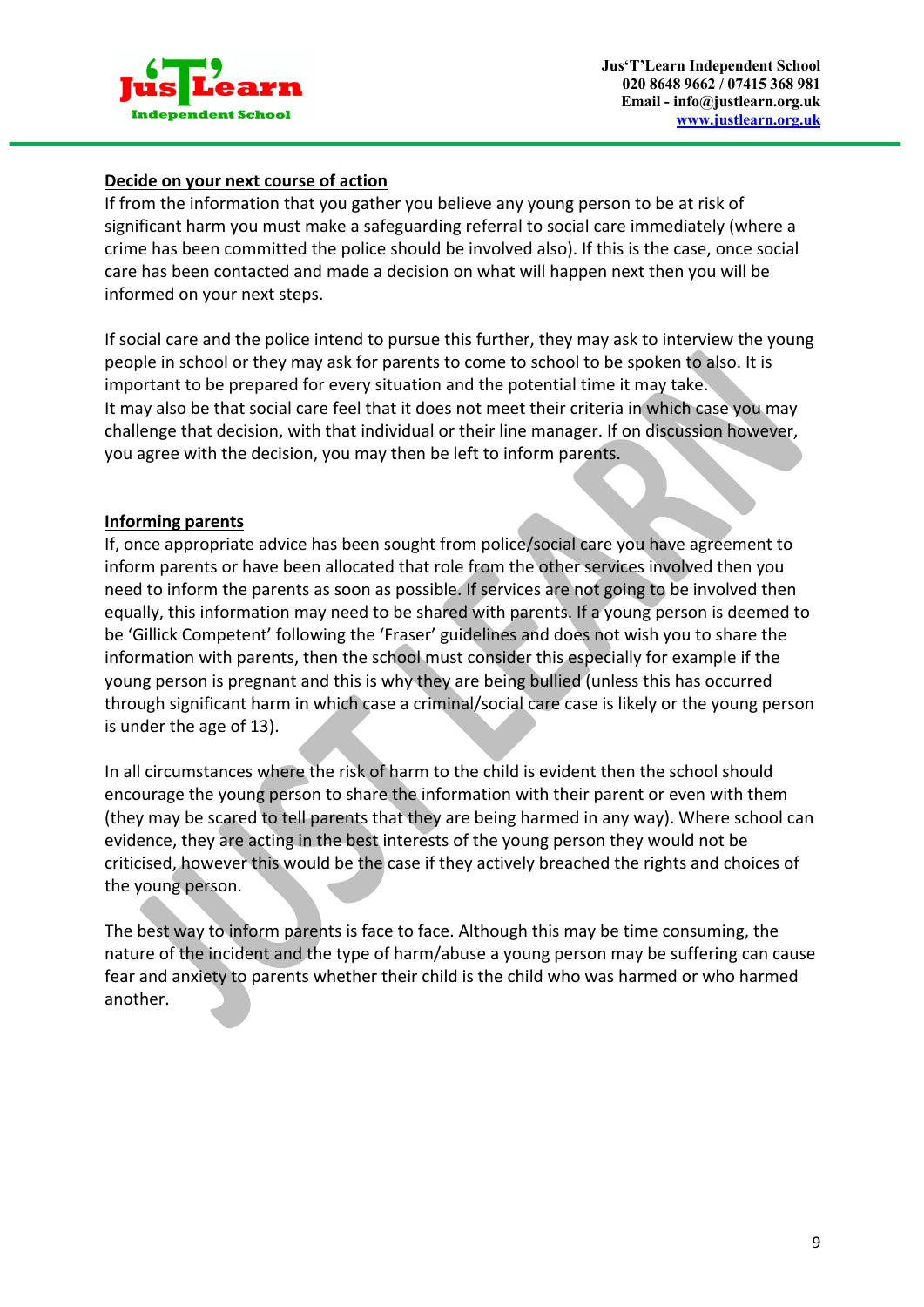

#### Points to consider:

#### **What is the age of the children involved?**

How old are the young people involved in the incident and is there any age difference between those involved?

#### **Where did the incident or incidents take place?**

Was the incident in an open, visible place to others? If so, was it observed? If not, is more supervision required within this particular area?

### What was the explanation by all children involved of what occurred?

Can each of the young people give the same explanation of the incident and also what is the effect on the young people involved? Is the incident seen to be bullying for example, in which case regular and repetitive? Is the version of one young person different from another and why?

### **What is each of the children's own understanding of what occurred?**

Do the young people know/understand what they are doing? E.g., do they have knowledge of body parts, of privacy and that it is inappropriate to touch? Is the young person's explanation in relation to something they may have heard or been learning about that has prompted the behaviour? Is the behaviour deliberate and contrived? Does the young person have understanding of the impact of their behaviour on the other person?

In dealing with an incident of this nature the answers are not always clear cut. If you are concerned or unsure as to whether or not there is any risk involved, please seek advice from Children's Services Social Care.

### **Repetition**

Has the behaviour been repeated to an individual on more than one occasion? In the same way it must be considered has the behaviour persisted to an individual after the issue has already been discussed or dealt with and appropriately resolved?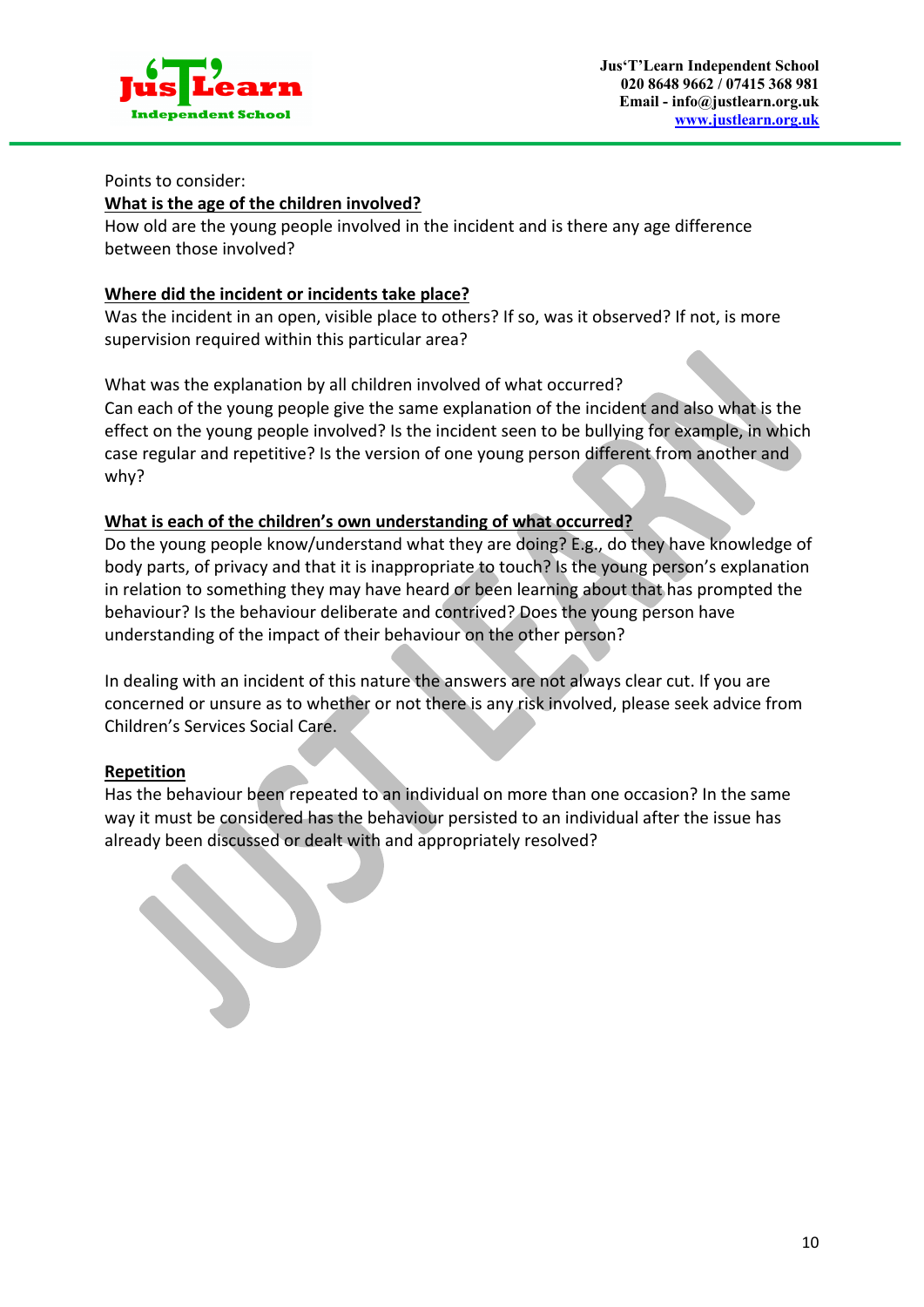

### **Next Steps**

Once the outcome of the incident(s) has been established it is necessary to ensure future incidents of abuse do not occur again and consider the support and intervention required for those involved.

#### **For the young person who has been harmed**

What support they require depends on the individual young person. It may be that they wish to seek counselling or one to one support via a mentor. It may also be that they feel able to deal with the incident(s) on their own or with support of family and friends. In which case it is necessary that this young person continues to be monitored and offered support should they require it in the future. If the incidents are of a bullying nature, the young person may need support in improving peer groups/relationships with other young people or some restorative justice work with all those involved may be required.

Other interventions that could be considered may target a whole class or year group for example a speaker on cyber bullying, relationship abuse etc. It may be that through the continued curriculum of PSHE and SMSC that certain issues can be discussed and debated more frequently.

If the young person feels particularly vulnerable it may be that a risk assessment can be put in place for them whilst in school so that they have someone named that they can talk to, support strategies for managing future issues and identified services to offer additional support.

### **For the young person who has displayed harmful behaviour**

In this circumstance it is important to find out why the young person has behaved in such a way. It may be that the young person is experiencing their own difficulties and may even have been harmed themselves in a similar way. In such cases support such as one to one mentoring or counselling may also be necessary. Particular support from identified services may be necessary through a CAF/strengthening family/early help referral and the young person may require additional support from family members.

Once the support required to meet the individual needs of the young person has been met, it is important that young person receives a consequence for their behaviour. This may be in the form of restorative justice e.g., making amends with the young person they have targeted if this has been some form of bullying. In the cases of sexually harmful behaviour, it may be a requirement for the young person to engage in one-to-one work with a particular service or agency (if a crime has been committed this may be through the police or youth offending service). If there is any form of criminal investigation ongoing it may be that this young person cannot be educated on site until the investigation has concluded. In which case, the young person will need to be provided with appropriate support and education whilst off site.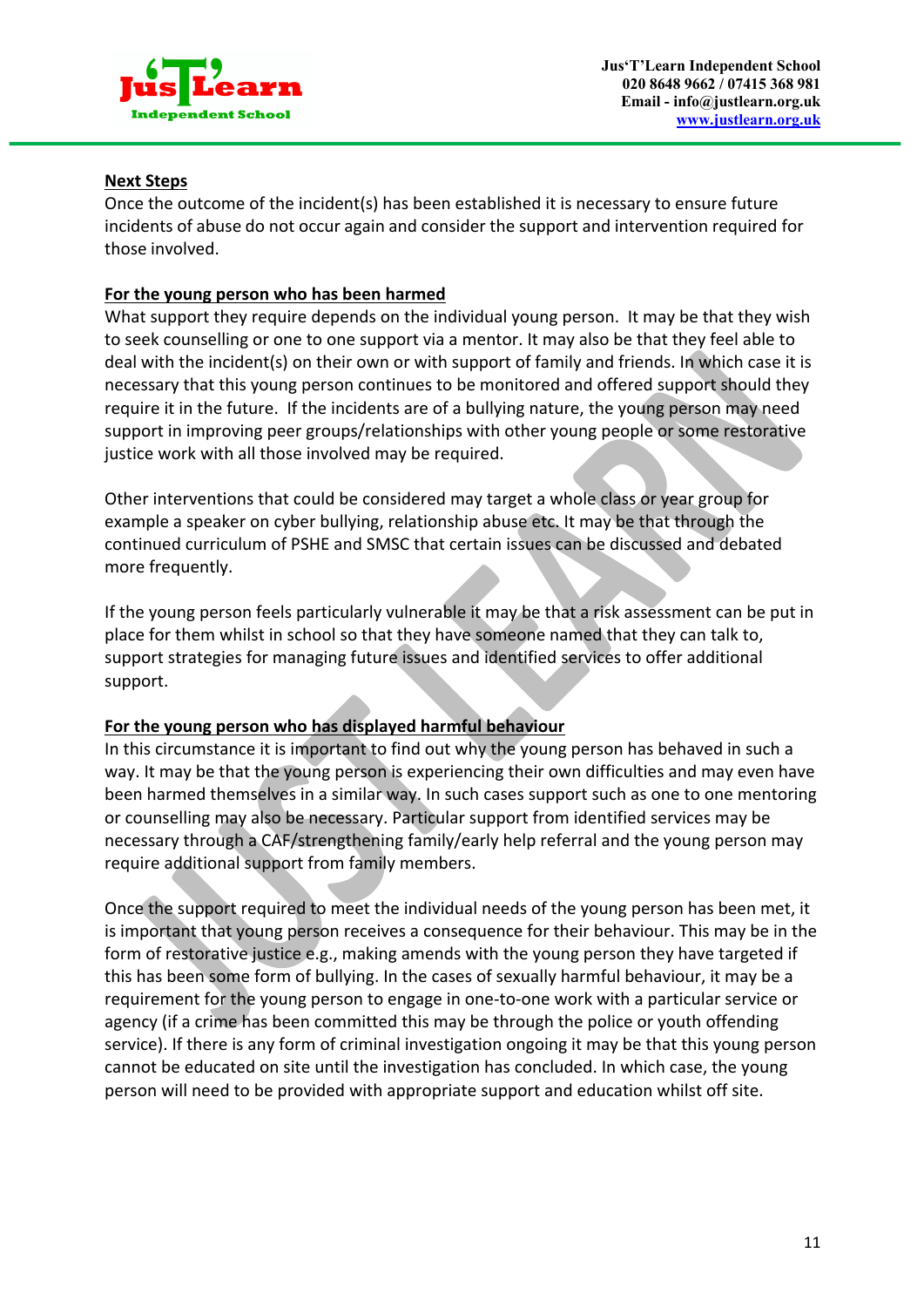

Even following the conclusion of any investigation, the behaviour that the young person has displayed may continue to pose a risk to others in which case an individual risk assessment may be required. This should be completed via a multi-agency response to ensure that the needs of the young person and the risks towards others are measured by all of those agencies involved including the young person and their parents. This may mean additional supervision of the young person or protective strategies if the young person feels at risk of engaging in further inappropriate or harmful behaviour.

The school may also choose a punishment as a consequence, such as exclusion or internal exclusion/inclusion/seclusion for a period of time to allow the young person to reflect on their behaviour.

#### **After care**

It is important that following the incident the young people involved continue to feel supported and receive help even if they have stated that they are managing the incident. Sometimes the feelings of remorse, regret or unhappiness may occur at a much later stage than the incident. It is important to ensure that the young people do not engage in any further harmful behaviour either towards someone else or to themselves as a way of coping (e.g., self-harm). In which case, regular reviews with the young people following the incident(s) are imperative.

### **Preventative Strategies for Schools and Settings**

For all schools and settings, it is important to develop appropriate strategies in order to prevent the issue of peer-on-peer abuse rather than manage the issues in a reactive way. Firstly, and most importantly for schools and settings is recognition that peer on peer abuse can and will occur on any site even with the most stringent of policies and support mechanisms. In which case it is important to continue to recognise and manage such risks and learn how to improve and move forward with strategies in supporting young people to talk about any issues and through sharing information with all staff.

This can be supported by ensuring that each school/setting has an open environment where young people feel safe to share information about anything that is upsetting or worrying them. This can be strengthened through a strong and positive PSHE/SMSC curriculum that tackles such issues as prejudiced behaviour and gives children an open forum to talk things through rather than seek one on one opportunities to be harmful to one another.

To enable such an open and honest environment it is necessary to ensure the whole workforce feels confident and enabled to talk about issues and challenge perceptions of young people including use of inappropriate language and behaviour towards one another. In order to create such an environment, it is necessary for whole staff training and CPD around abusive behaviours and talking to young people in a way that continues to create an open and honest environment without prejudice. It is incredibly important that staff do not